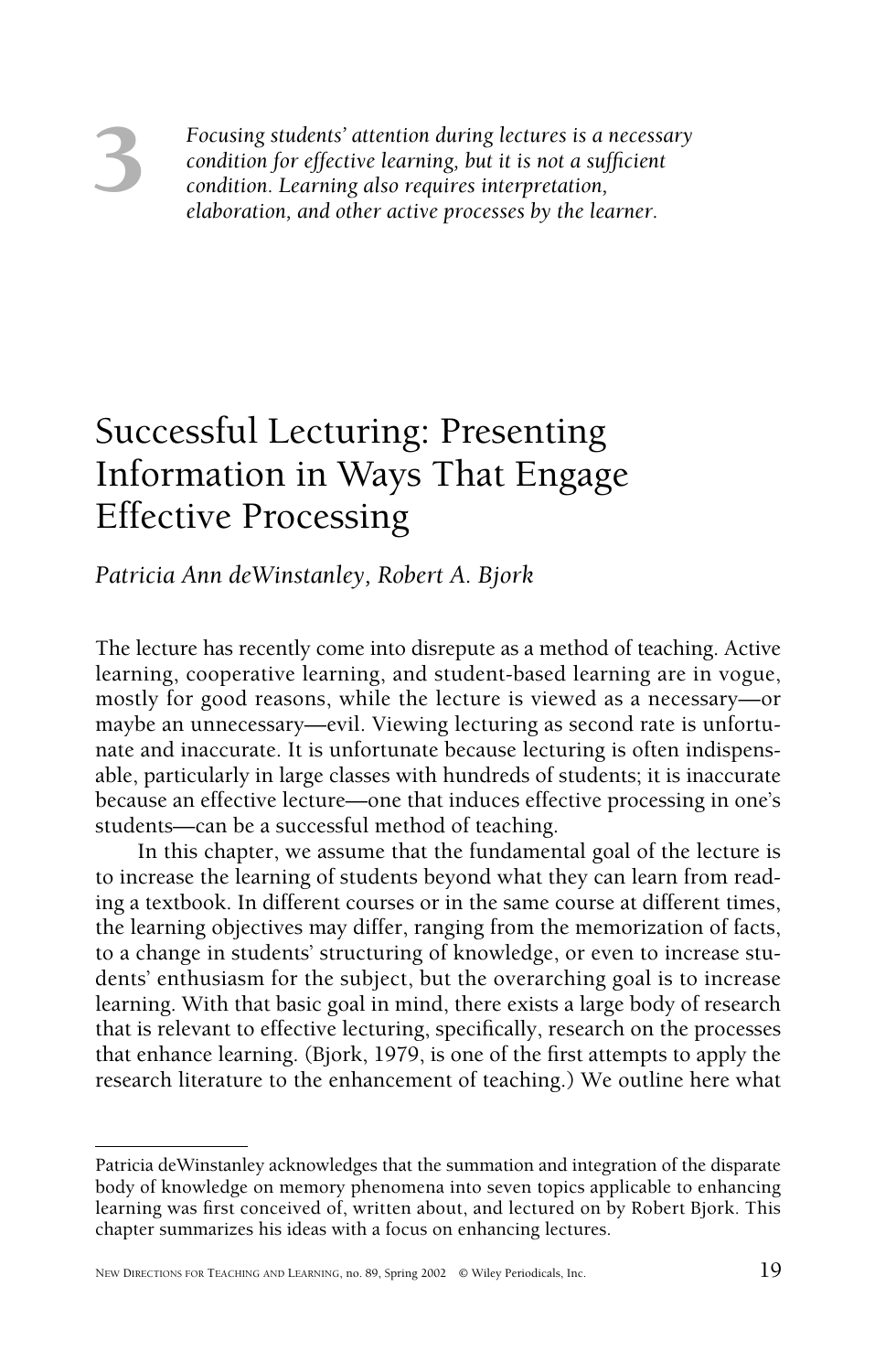we consider some basic components of effective processing and then suggest tasks or ways of presenting information during the lecture that we think can induce such processing by students.

## Components of Effective Processing

If asked, all of us who lecture to students would affirm that our goal is to have students learn from the lectures. If what we mean, however, is that the goal is to have students actually learn during lectures, as opposed to their learning (or not learning) from later activities, such as going over their notes from the lecture, we face no small challenge. By the very definition of learning, achieving such a goal requires that lectures trigger in students the types of processes that result in durable encoding of the concepts, facts, and ideas covered in the lecture—encoding of the type that will survive beyond the lecture period. Ideally, we would also like students to acquire a mental representation of the to-be-acquired knowledge that allows for flexible access to that knowledge—that is, the ability to generalize.

Toward achieving the goal of having students actually learn during lectures, it is important to remind ourselves of some fundamental properties of humans as learners. Learning does not happen, for example, through some kind of literal recording process. Rather, learning is an interpretive process: new information is stored by relating it to, or linking it up with, what is already known. The process is fundamentally semantic; new information is stored in terms of its meaning, as defined by its associations and relationships to existing knowledge. A second important property is that the retrieval of stored information is a fallible and probabilistic process. Whether stored information can be accessed (recalled) is heavily cue dependent. Information that is readily accessible given certain cues can be impossible to recall given other cues. A third important property is that the act of retrieving information from memory is itself a potent learning event—in the sense that the retrieved information becomes more recallable in the future than it would have been without having been accessed.

To trigger learning in students, then, requires that we trigger—during the lecture—the types of processes that facilitate the encoding of the to-belearned information and subsequent access to that information. Some basic components of such processing, in our view, are attention, interpretation, elaboration, generation, and retrieval practice.

Attention. In a typical lecture, students must divide their attention between the verbal and visual information provided by the instructor, decide what information to write in their notes, and then write the notes. In addition, other activities, such as daydreaming, thinking about irrelevant information, or other "elemental psychic forces," to use Einstein's words, may compete for students' attention. It has been known for decades that divided attention results in poorer memory than full attention does (Griffith, 1976; Rabinowitz, Craik, and Akerman, 1982; Tyler, Hertel,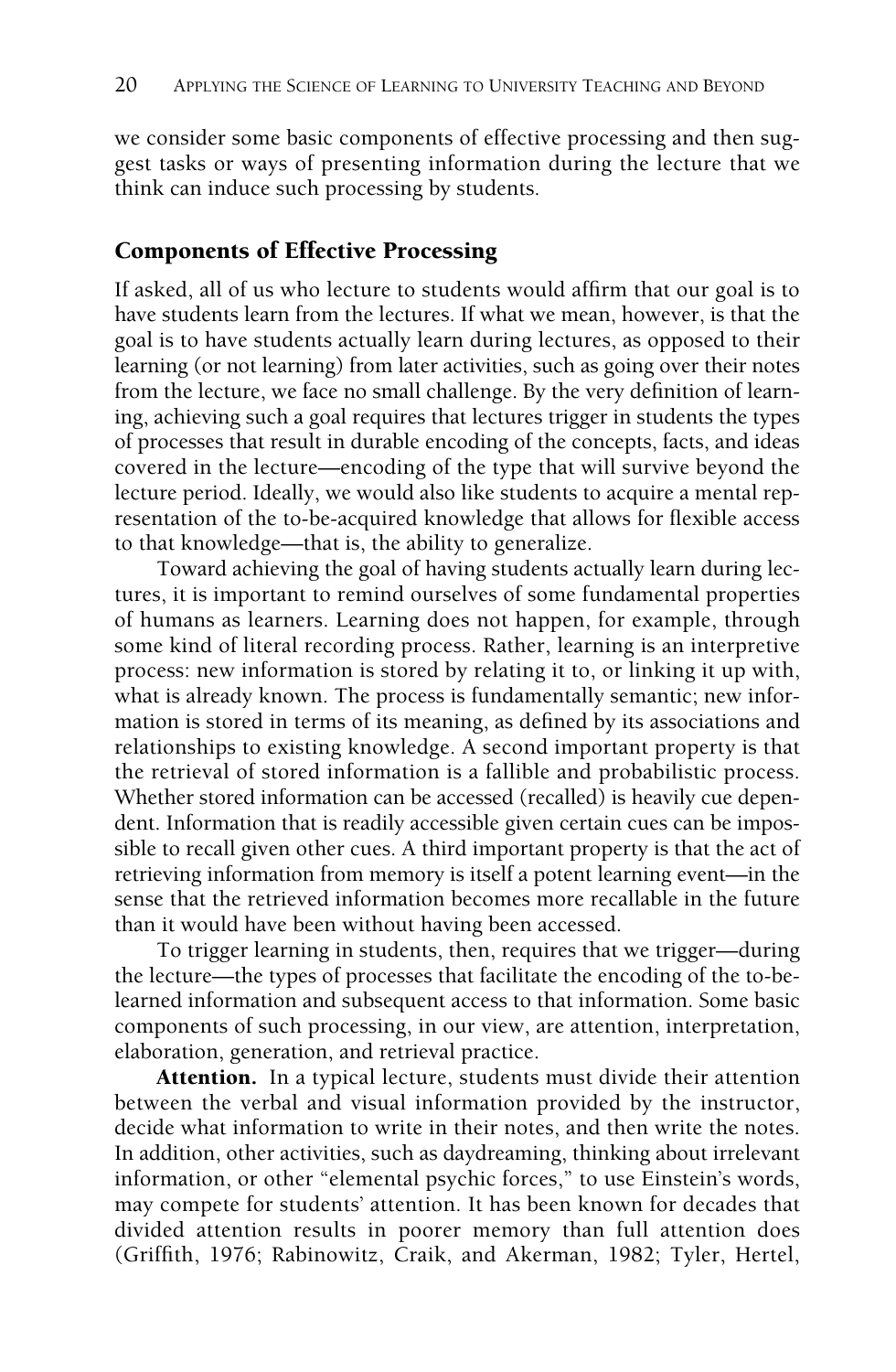McCallum, and Ellis, 1979), yet we continue to structure lectures in ways that divide students' attention. Modern teaching tools, such as PowerPoint and other computer-aided presentations, seem to make us more susceptible, not less, to creating divided-attention conditions for students (by, for example, requiring that they attend simultaneously to something we are saying and something else on a screen).

Recent research shows divided attention to be most detrimental during encoding having little or no impact during retrieval (Iidaka and others, 2000; Naveh-Benjamin, Craik, Gavrilescu, and Anderson, 2000). Lectures represent one of the primary encoding opportunities for students and the only encoding opportunity that an instructor controls (the other encoding opportunity is during subsequent study). Because divided attention is particularly detrimental to encoding, and lectures represent the first and perhaps best opportunity to encode information, focusing students' attention during a lecture on the information to be encoded is a prerequisite for the other components of effective processing.

In addition to its having a strong negative impact on encoding, divided attention has been shown to have much larger effects on direct, or explicit, tests of memory than on indirect, or implicit, tests of memory (MacDonald and MacLeod, 1998; Szymanski and MacLeod, 1996). The implication is that divided attention during a lecture may leave students with a subsequent sense of familiarity, or feeling of knowing, or perceptual facilitation for the presented material but without the concomitant ability to recall or recognize the material on a direct test of memory, such as an examination. As a consequence, students may misjudge the amount of time needed for further study.

Dividing students' attention during a lecture therefore poses a double threat. First, information is learned less well when attention is divided. Second, one's feeling of knowing or processing facility remains unaffected by divided attention, which may result in the assumption that information is learned well enough and no further study time is needed (see Bjork, 1999, and Jacoby, Bjork, and Kelley, 1994, for reviews of the literature on illusions of comprehension and remembering).

Interpretation and Elaboration. Focusing students' attention during lectures is a necessary but not sufficient condition for effective learning. Learning requires accurate interpretation and thorough elaboration. Interpretation occurs when new information fits with what is already known. For example, imagine attempting to memorize Figure 3.1 without knowing something about the data represented in the figure; memorization of the graph is quite difficult. Figure 3.1 represents the types of results one might obtain in a study examining the learning advantages of interpretive encoding. Level A represents learning after partial interpretation, Level B represents learning after full interpretation, and Level C represents learning after interpretation and elaboration. Once the additional information is known, the figure can be understood as showing that interpretation and elaboration lead to better memory than does interpretation alone and that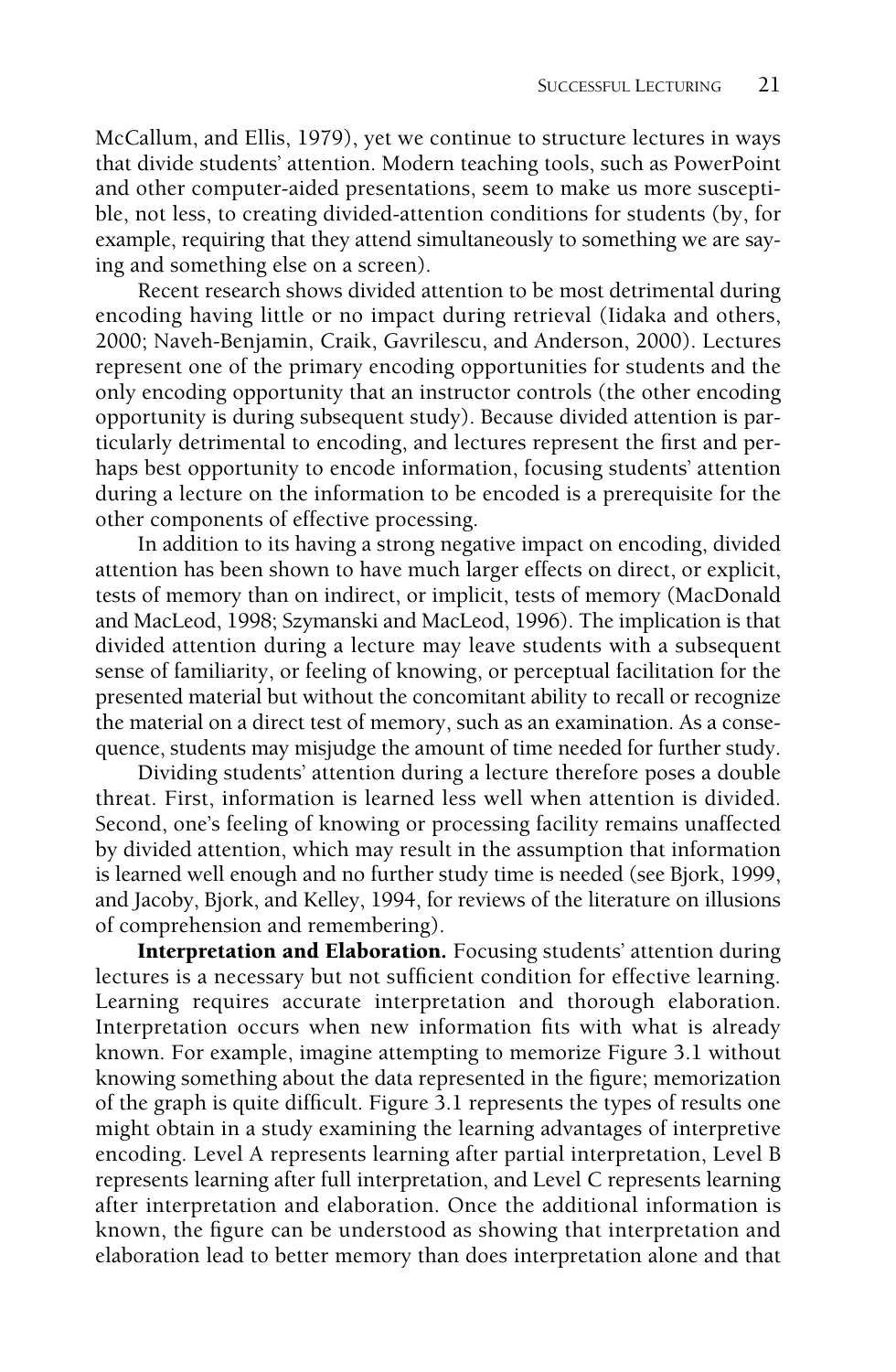

**Figure 3.1. Interpretation Requires Prior Knowledge**

complete interpretation leads to better memory than partial interpretation. An interpreted figure is one that is easily remembered. Indeed, any information that can be interpreted though associations with preexisting knowledge, schemas, or structures will be easier to learn than noninterpreted information.

Elaborative processing, and the closely related idea of encoding variablity (see Martin, 1968), requires that information be thought of in a number of different ways, that interconnections be made with other information, and that the implications of the information be considered. Elaborative processing and variable encoding allow students to apply what they learn during lectures to other contexts within courses, perhaps even to real-life situations. Elaborative processing deepens understanding, and processing information in a number of different ways results in more retrieval routes to the information. Students may fail to access their memory for a verbal statement made in lecture, for example, but succeed at accessing the visual information that was provided to support or illustrate that statement.

Generation and Retrieval Practice. Producing information, whether it is the information to be learned or the reproduction of information that has already been learned, is a powerful method of learning. The generation effect, which refers to the finding that producing information leads to better learning than being presented with that information, is one of the most robust findings in the experimental psychology literature (Slamecka and Graf, 1978). Generation effects have been shown for the solution to mathematical problems (Lawson and Chinnappan, 1994; McNamara and Healy, 1995), answers to trivia questions (deWinstanley, 1995; Peynircioglu and Mungan, 1993), reading comprehension tasks (Wittrock, 1990), and in multiple other domains. Even something as simple as producing a word from a fragment (for example, try to incorporate g-n-r-t-ng into your lecture) as compared to reading it in bold letters (for example, try to incorporate **generating** into your lecture) results in better learning of the precise wording of an answer (deWinstanley and Bjork, 2001).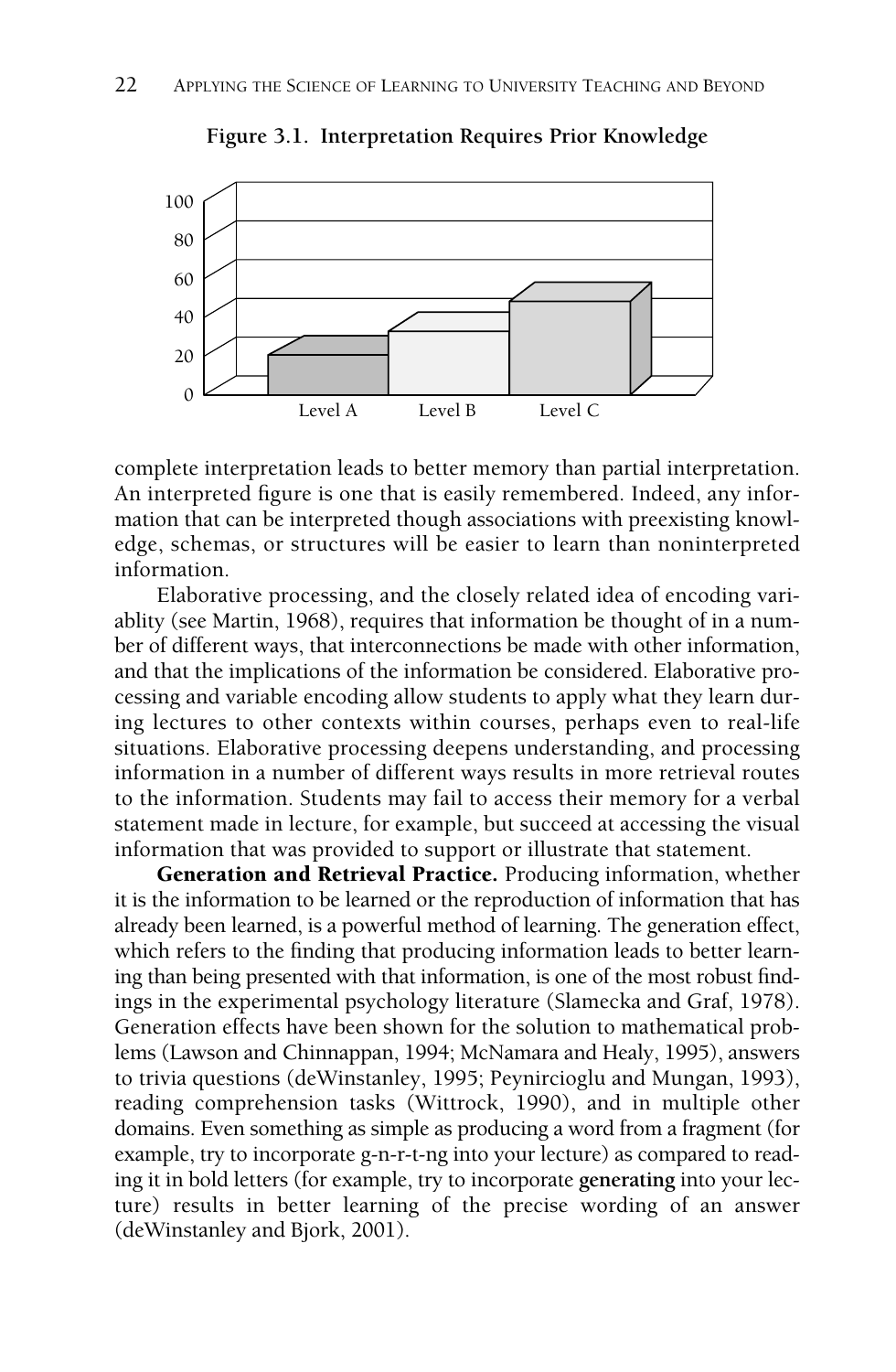Whereas *generating* refers to producing new information, associations, or interconnections from cues or partial information, *retrieval practice* refers to retrieving—from memory—information presented earlier. Retrieval practice has been shown to be a powerful learning tool (Cull, 2000; Bjork, 1988). Retrieving (successfully) at one point in time enhances the likelihood of recall later. An additional benefit of retrieval practice is that students become explicitly aware of when they do not know the answers to questions and thereby may spend more time studying the information outside a lecture (see Stone, 2000, for a review of calibration and self-regulated learning). In a report on one application of incorporating retrieval practice into lectures, Etkina (2000) also describes benefits to the instructor, such as becoming aware of what his or her students as a group do not know, enabling the allocation of more time to that information in future lectures.

# Presenting Information to Engage Students in Effective Processing

Teachers can promote long-term retention of information presented in lectures by using strategies that require a high level of student engagement.

Spacing Repetitions of Information Within and Across Lectures. Spacing multiple opportunities to study, learn, and be tested on information over time is a powerful method of enhancing effective processing (see Bjork, 1979, and Dempster, 1988, 1996, for discussions of the educational implications of spacing phenomena). The spacing effect—that long-term recall is enhanced by distributing rather than massing the presentations of to-be-remembered information—is one of the most robust and general effects in experimental psychology.

Spacing effects also have been found outside traditional laboratory experiments and with intervals and materials that from an educational standpoint are more realistic than the relatively simple materials and condensed time frames that characterize most laboratory experiments. Bahrick, Bahrick, Bahrick, and Bahrick (1993), for example, manipulated the spacing of study sessions in the acquisition and long-term retention of foreignlanguage vocabulary items. In their study, they spaced their learning and relearning sessions at intervals of fourteen, twenty-eight, and forty-six days and found large advantages of spacing that endured as long as five years. Smith and Rothkopf (1984) found the content from statistic lectures was remembered better when the lectures were spaced over four days rather than massed on the same day. Spacing practice sessions also has been found to enhance the acquisition of complex skills (Shebilske, Goettl, Corrington, and Day, 1999).

Theoretically, spacing phenomena have proven complex to interpret, probably because several different types of processing dynamics may play a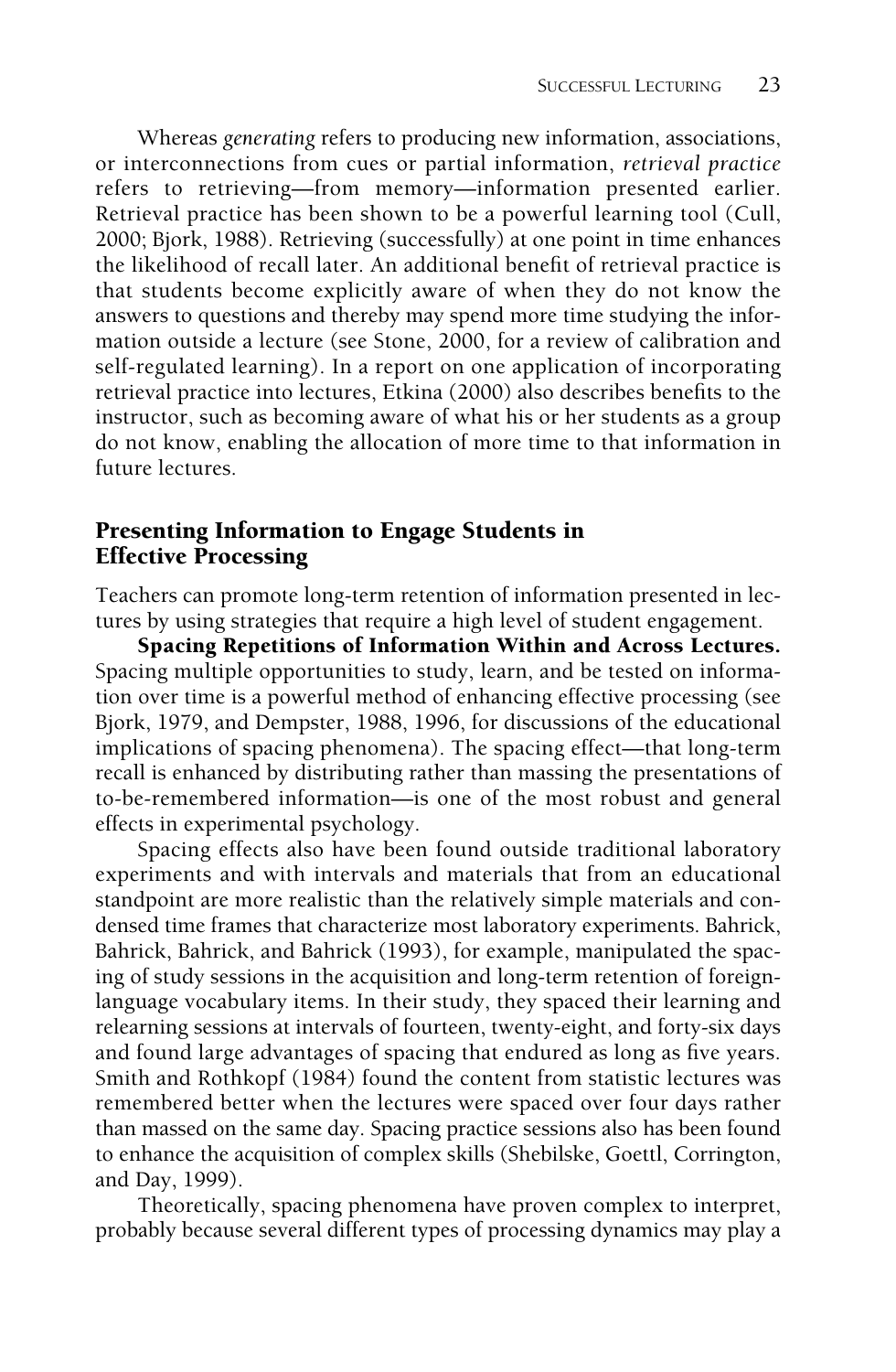role in producing such effects. There is evidence, for example, that participants allocate more attention and effort to learn during a second study opportunity that occurs at a delay rather than immediately (Shaughnessy, Zimmerman, and Underwood, 1972). Other findings suggest that spacing study opportunities encourages variable encoding—that is, after a delay and intervening events, information is likely to be encoded in a somewhat different way than it was initially (Glenberg, 1979). Still other findings suggest that delaying the repetition of material to be learned induces study-phase retrieval processes that enhance later recall (Thios and D'Agostino, 1976).

In principle, then, spaced repetitions of key information within and across lectures should have multiple good effects on the efficiency and productivity of students' processing of that information. The findings cited suggest that compared to a massed repetition of a key concept or information, a spaced repetition has the potential to enhance attention, produce variable encoding, and induce retrieval practice. The prevailing practice by virtually all of us who teach, though, is to mass the coverage of a topic within a lecture or across lectures. From our standpoint as teachers, grouping lectures by content, or blocking or massing the coverage of a point within a lecture, seems eminently sensible, yet the research on spacing effects suggests that doing so is far from optimal in terms of students' learning.

In sum, instructors should consider structuring courses with information presented across a number of lectures and intervening unrelated topics. Structuring a course with spaced repetitions of information across lectures may seem disjointed, but the likely benefits of spacing presentations are large. At a minimum, the most difficult and central topics in a course should be covered more than once in a spaced manner and from more than a single approach.

Inducing Encoding Variability. Presenting key concepts from more than one standpoint and demonstrating the relevance of key ideas in multiple contexts have the benefit of encouraging encoding variability, which can enhance long-term retention and, especially, the generalization of knowledge. In principle, the combination of spacing and variation in the presentation of key concepts should enhance not only students' long-term retention of those concepts but also their ability to see the broader relevance of the concepts.

In an effort to maximize spacing and encoding variability, Robert Bjork once taught an honors introductory psychology course twice in one term. Up to the point of the midterm, the basic concepts of introductory psychology were covered using a textbook that adopted a history of psychology approach and emphasized the contributions of key individuals in the history of psychology, such as Pavlov, Freud, and Skinner. After the midterm exam, the basic concepts were covered again, this time using a textbook that adopted a brain mechanisms approach. The goal was to have key concepts come up in each half of the course (spacing) and from a different standpoint (variation).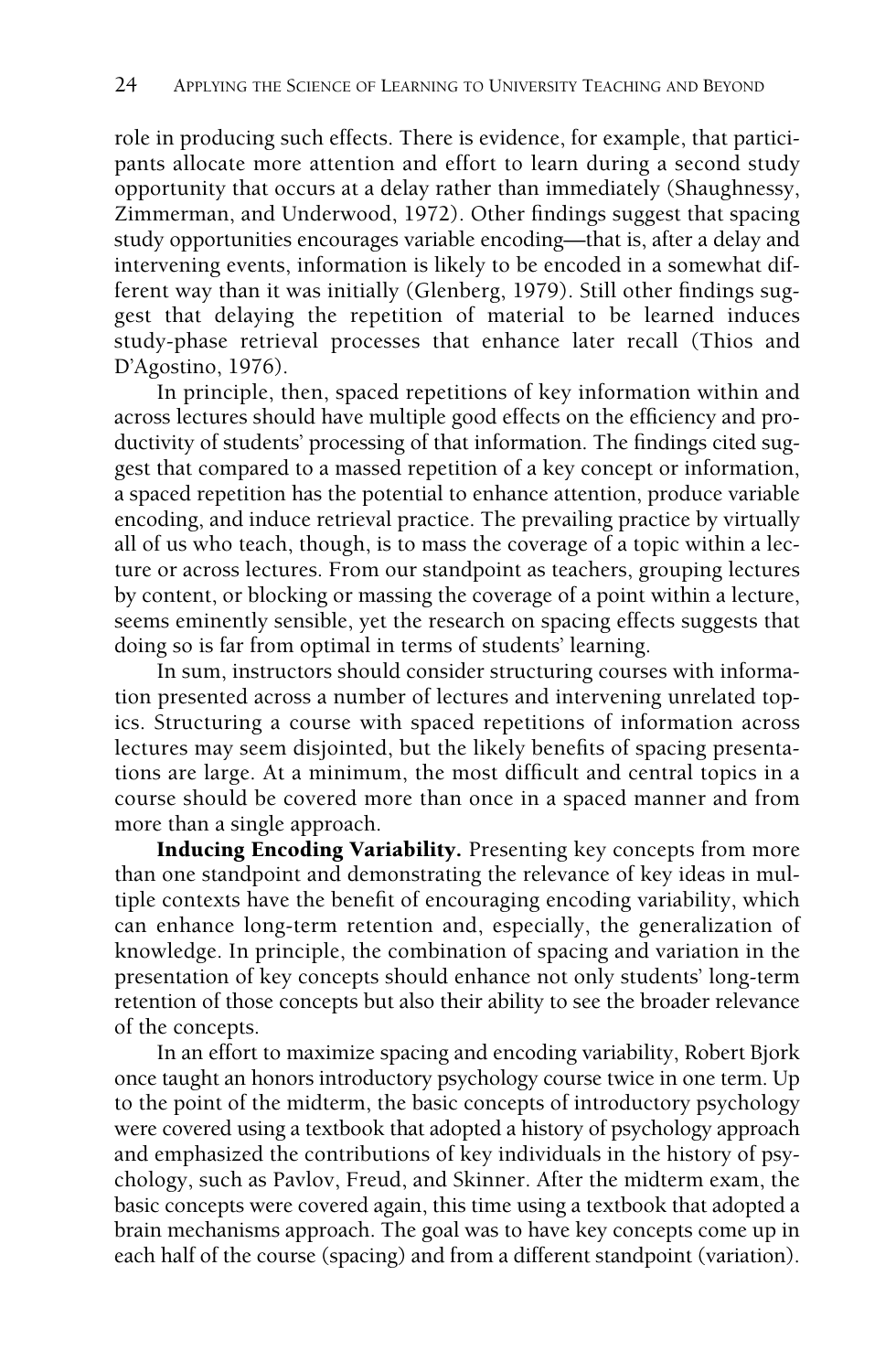Whether students profited from that structure is difficult to say because there was no control group. From Bjork's perspective as the instructor, the students seemed to acquire a more sophisticated representation of the field, but that subjective judgment is probably of little value. In their evaluation of the course, the students had quite different reactions to the two halves of the course. They thought the first half of the course was okay, if not more than that, and they thought the second half of the course was terrific. Perhaps that evaluation was veridical, but it seems likely that had the course been taught again with the same materials but with the halves reversed, students would have preferred the historical approach half. That is, the first half of the course may have facilitated students' perceived ease of understanding and comprehension during the second half of the course, which they may have then misattributed to the instructor and the textbook used in the second half.

**Providing Structure.** Spacing repetitions of information applies to the overall structure of a course across several class meetings. In addition to this type of cross-lecture structure, one must think of the best way to provide structure within a lecture to facilitate learning (see Bower, Clark, Lesgold, and Winzenz, 1969, for a classic study demonstrating the benefits of presenting information in a way that activates existing knowledge structures).

One of the easiest ways to add structure to a lecture is to provide an outline. Kiewra and others (1995) found that taking notes on an experimenter-provided outline resulted in better notes, better performance on a relational test, and more ideas recalled from a lecture than did note taking without an outline. Outlines containing only headings and subheadings are maximally effective in that they encourage note taking, whereas outlines that provide too much detail inhibit note taking (Morgan, Lilley, and Boreham, 1988). Another way of adding structure is to provide a knowledge or concept map. Figure 3.2 is an example of a knowledge map of the information presented in this chapter. Hall and O'Donnell (1996) found that providing students with knowledge maps not only facilitated learning but also increased motivation and attention during learning. Even simply providing a title (or topic of focus) has been shown to facilitate allocation of attention during the processing of text by reducing the number of eye movements to previously attended material and by facilitating the processing of ambiguous words (Wiley and Rayner, 2000).

Such findings suggest that instructors can enhance student learning by making the topic of the day's lecture explicit and then providing an outline or knowledge map of the lecture. To optimize note taking, the outline or knowledge map should include the key words for each heading and subheading. Teaching students how to generate their own outline or knowledge map of the lectures is important, because additional benefits are realized when learners generate their own outlines. Foos, Mora, and Tkacz (1994), for example, found that students who generated their own outlines or study questions learned more from a lecture than did students who used materials provided by the experimenter (or instructor).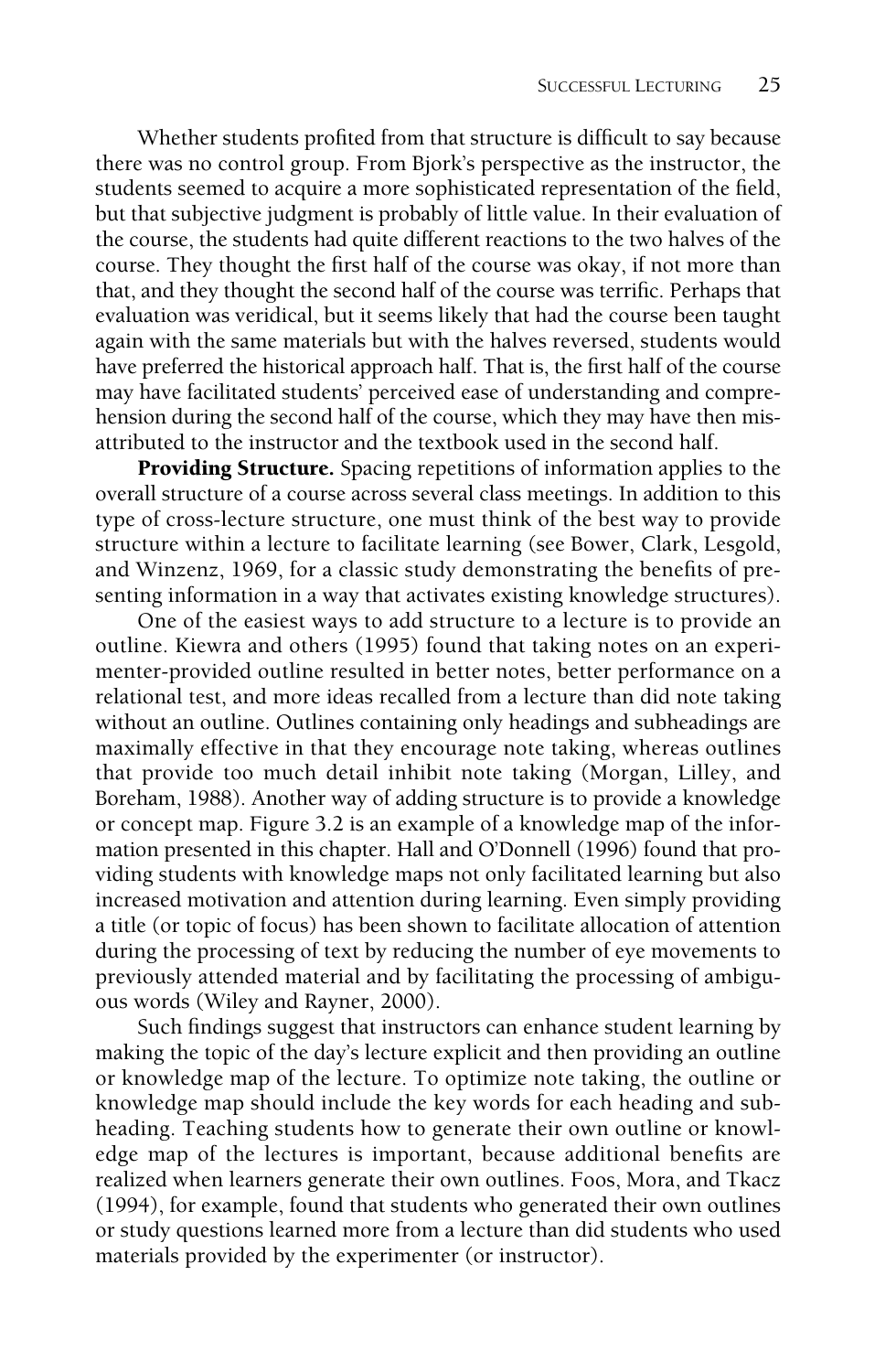



Researchers also have demonstrated that allowing students to listen during some or all parts of the lecture, deferring note taking until later, enhances students' learning (for an examination of the benefits of listening versus note taking during a lecture, see Aiken, Thomas, and Shennum, 1975; Hadwin, Kirby, and Woodhouse, 1999; and Morgan and Puglisi, 1982). Posting outlines in the library or on the Internet provides access to lecture information, allowing students to feel less anxious about deferring note taking during the lecture.

Using Visual Images, Mental Imagery, and Other Mnemonic Techniques to Enhance Effective Processing. Presenting visual images, encouraging the use of mental imagery, and engaging other mnemonic devices increases encoding variability. A mnemonic device is, by definition, anything that assists memory. Mental imagery has long been identified as a particularly effective mnemonic device (see Bellezza, 1996, for a review of the mnemonic literature with a section on the application to education). One way to encourage mental imagery is to enhance lectures with vivid examples; another is to instruct students in the use of a mental imagery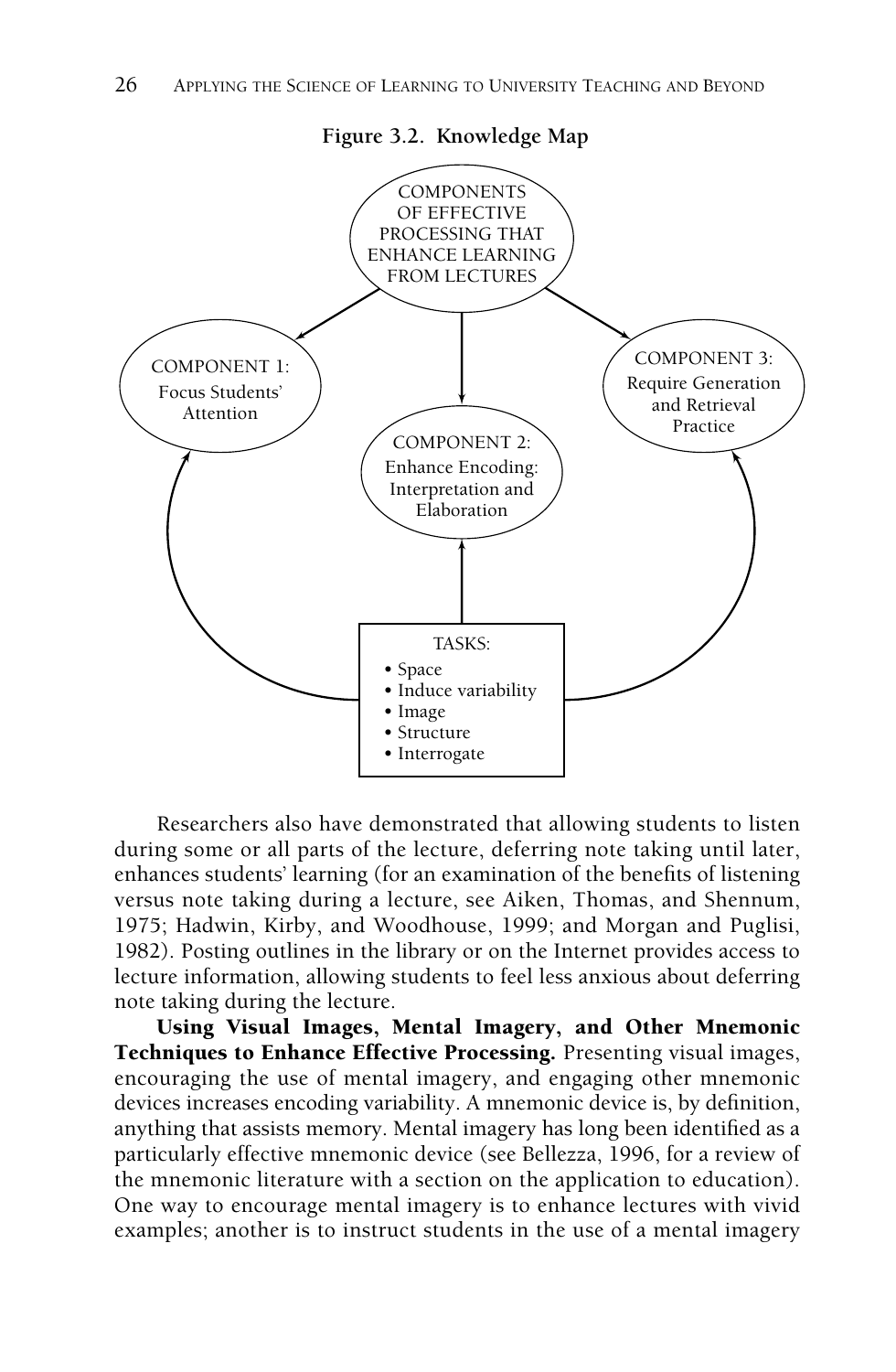technique, such as the method of loci, which has been shown to benefit the learning of orally presented text (Cornoldi and De Beni, 1991).

In addition to encouraging students to form interactive mental images, instructors can provide actual visual images, such as graphs, figures, pictures, slides, or films, to enhance learning (Pavio, 1986; Weaver, Cotrell, and Michel, 1985). Sedlmeier (2000) demonstrated that reasoning about probabilities benefited from learners' producing Venn diagrams or gridlike diagrams of probabilities. Along the same lines, Scevak and Moore (1998) found that providing learners with a map plus text, versus text alone, facilitated learning, provided that participants' attention was directed to the map through an active learning manipulation. It is perhaps optimal to provide access to complicated graphs and diagrams outside the classroom, because the burden on students to capture a complicated diagram or figure in their notes can detract from their ability to attend to what the instructor is saying.

Another method of increasing encoding variability is to provide learners with analogies (Donnelly and McDaniel, 1993; McDaniel and Donnelly, 1996). Bulgren, Deshler, Schumaker, and Lenz (2000) describe an easily learned routine for implementing analogical instruction during a lecture, requiring the construction of a table with the characteristics of the known concept (analogy), the characteristics of the new concept (target of instruction), and a list of shared characteristics. Note, however, that learning in a familiar domain may be interrupted by the use of analogies (Donnelly and McDaniel, 1993, 2000).

Even humor has been shown to be a mnemonic technique. Schmidt (1994) found that sentences written in a humorous style were remembered better than those same sentences written in a nonhumorous style. Kintsch and Bates (1977) found that extraneous comments made during a lecture (for example, jokes) were remembered better than topic statements, a result that suggests that if jokes are to be effective as a learning device, the material to be learned must be the focus of the joke.

Another useful mnemonic device is the strategic placement of enthusiasm to refocus students' attention on the lecture. Wood (1999) examined the effects of teacher enthusiasm on attention and encoding during a videotaped lecture. Enthusiasm was interjected during the entire lecture (uniform), only when important points were being made (strategic), or randomly. A control condition with low enthusiasm throughout the lecture was included. Only strategic interjection of enthusiasm resulted in better learning than the control condition, suggesting that the placement of enthusiastic comments is more important for student learning than the overall enthusiasm of the instructor.

Typical fifty-minute lectures—to say nothing of seventy-five-minute or two-hour lectures—can surpass students' ability to sustain focused attention. Including mnemonics, such as humor or strategic placement of enthusiasm, is particularly important during the middle of lectures when students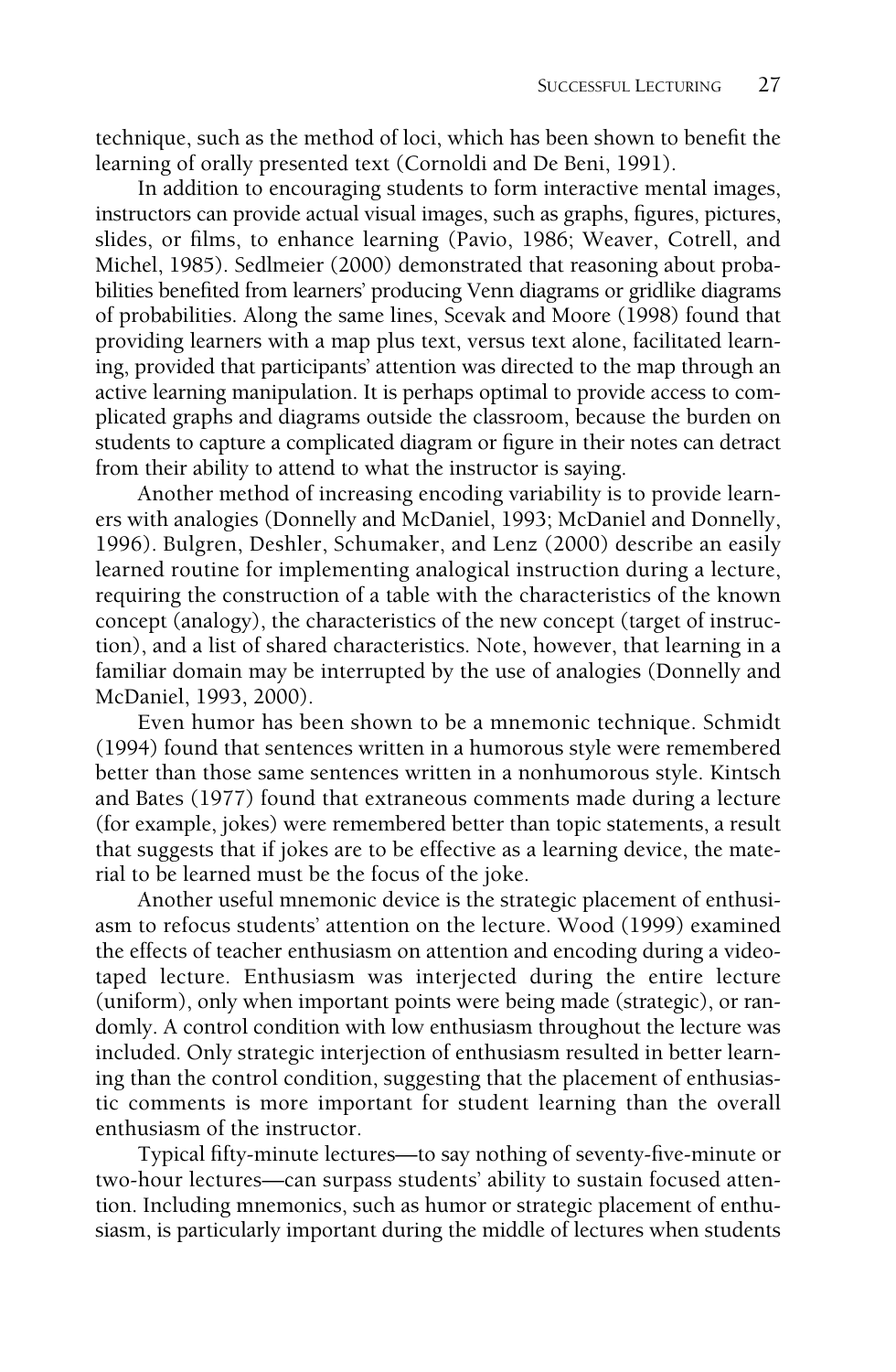may find it more difficult to sustain attention. One useful heuristic for the fifty-minute lecture is to lecture for twenty-five minutes; then—in order to energize students and refocus their attention—insert a five-minute demonstration, class exercise, or other mnemonic activity; and then lecture for the final twenty minutes.

Interrogating for Elaboration. Elaborative interrogation goes beyond simple questions and answers requiring students to explain the underlying reasons behind their answers. For example, a learner trying to memorize the following fact—*elaborative interrogation produces deep processing, thereby facilitating memory*—learns the fact better if required to explain why elaborative interrogation leads to deeper processing. Willoughby, Wood, McDermott, and McLaren (2000) demonstrated that students learned information better when they used elaborative interrogation as compared to evaluating experimenter-provided elaborations, regardless of whether they studied interactively in a group or independently. Students who studied in a group and listened to another member of the group's elaborations did not perform as well as the students who actually generated the elaborations. Thus, instructors incorporating evaluative elaboration into their lectures should ensure that all students have plenty of time to generate their own elaborations.

Sokoloff and Thornton (1997) employed a variant of elaborative interrogation, requiring students to predict the outcomes of physics experiments before being told the results. They found that making predictions helped students to overcome misconceptions about the physical laws being taught. Providing students with general rules and strategies for deep processing, such as elaborative interrogation, has been shown to benefit transfer of learning within the domains of algebra (Robertson, 2000) and physics (Dufresne, Gerace, Hardiman, and Mestre, 1992).

Posing real questions (as opposed to rhetorical questions) and ensuring that all students at least attempt to answer the questions is a simple way to make a lecture an active learning experience. When feasible, instructors can facilitate student learning by requiring students to answer questions during lectures, produce or modify an existing outline of a lecture, generate specific terms, and make predictions.

## Conclusion

Lecturing has been criticized as ineffective relative to other methods of teaching that involve students as active participants in the learning process, not as passive observers. Lectures, though, are a fact of academic life. They are the most widely used method of teaching in colleges and universities (McKeachie, 1994) and likely—for practical and other reasons—to remain so.

Given that fact, it is incumbent on those of us who lecture to consider ways that the lecture can be made more conducive to learning. In this chapter,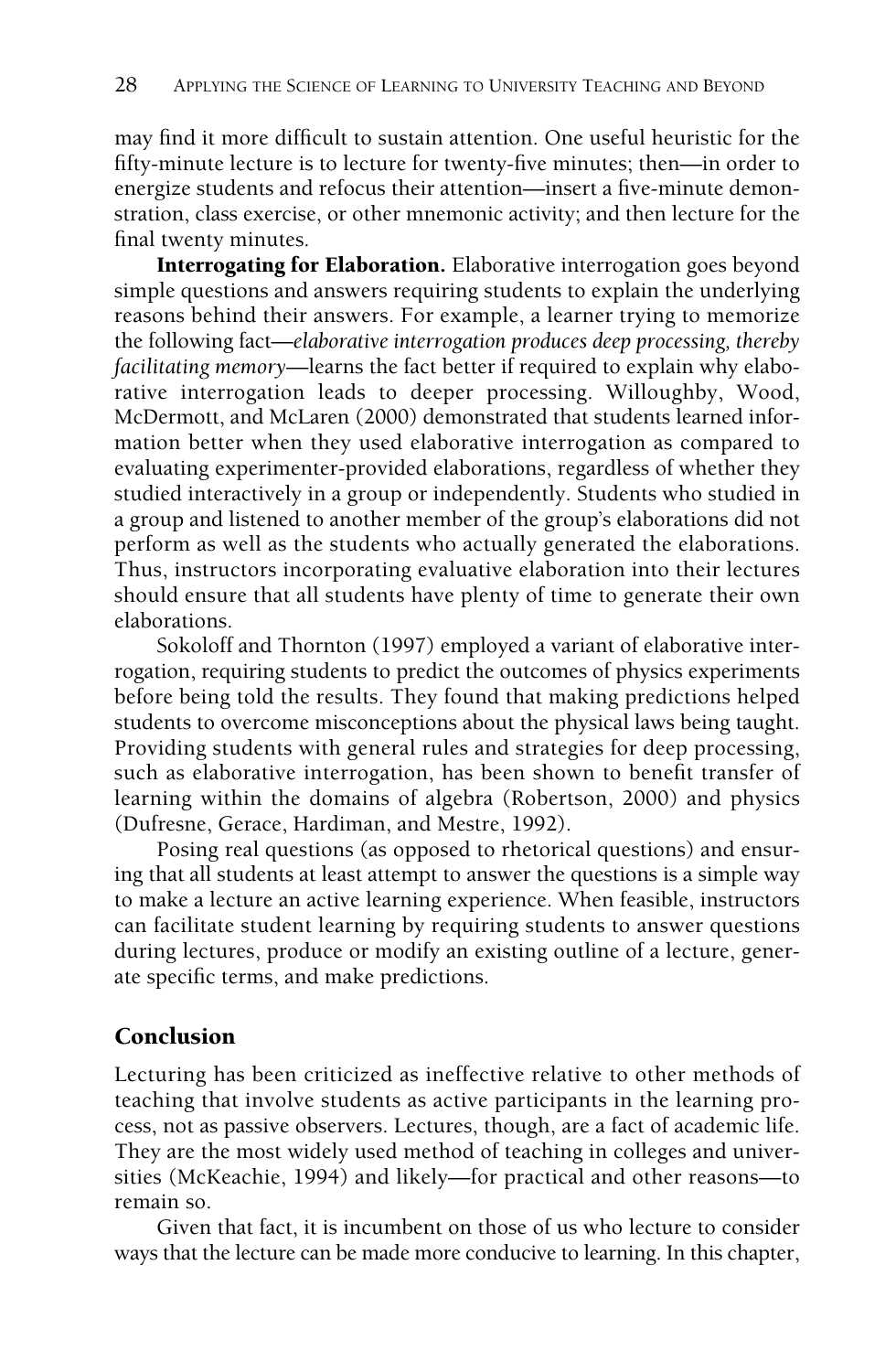we have suggested ways to make the lecture a more effective setting for learning, given what is known about the fundamental properties of humans as learners. Lecture presentations need to trigger in students the types of processes known to enhance the encoding and subsequent retrieval of the information that is to be learned. The potential to invigorate the lecture, in our view, is limited only by our creativity and our commitment to our students.

#### References

- Aiken, E. G., Thomas, G. S., and Shennum, W. A. "Memory for a Lecture: Effects of Notes, Lecture Rate, and Informational Density." *Journal of Educational Psychology,* 1975, *67,* 439–444.
- Bahrick, H. P., Bahrick, L. E., Bahrick, A. S., and Bahrick, P. E. "Maintenance of Foreign Language Vocabulary and the Spacing Effect." *Psychological Science,* 1993, 4, 316– 321.
- Bellezza, F. S. "Mnemonic Methods to Enhance Storage and Retrieval." In E. L. Bjork and R. A. Bjork (eds.), *Memory.* Orlando, Fla.: Academic Press, 1996*.*
- Bjork, R. A. "Information-Processing Analysis of College Teaching." *Educational Psychologist,* 1979, *14,* 15–23.
- Bjork, R. A. "Retrieval Practice and the Maintenance of Knowledge." In M. M. Gruneberg and others (eds.), *Practical Aspects of Memory: Current Research and Issues, Vol. 1: Memory in Everyday Life.* New York: Wiley, 1988.
- Bjork, R. A. "Assessing our Own Competence: Heuristics and Illusions." In D. Gopher and A. Koriat (eds.), *Attention and Performance XVII: Cognitive Regulation of Performance: Interaction of Theory and Application*. Cambridge, Mass.: MIT Press. 1999.
- Bower, G. H., Clark, M. C., Lesgold, A. M., and Winzenz, D. "Hierarchical Retrieval Schemes in Recall of Categorized Word Lists." *Journal of Verbal Learning and Verbal Behavior*, 1969, *8,* 323–343.
- Bulgren, J. A., Deshler, D. D., Schumaker, J. B., and Lenz, B. K. "The Use and Effectiveness of Analogical Instruction in Diverse Secondary Content Classrooms." *Journal of Educational Psychology,* 2000, *92,* 426–441.
- Cornoldi, C., and De Beni, R. "Memory for Discourse: Loci Mnemonics and Oral Presentation Effect." *Applied Cognitive Psychology,* 1991, *5,* 511–518.
- Cull, W. L. "Untangling the Benefits of Multiple Study Opportunities and Repeated Testing for Cued Recall." *Applied Cognitive Psychology*, 2000, *14,* 215–235.
- Dempster, F. N. "The Spacing Effect: A Case Study in the Failure to Apply the Results of Psychological Research." *American Psychologist,* 1988, *43,* 627–634.
- Dempster, F. N. "Distributing and Managing the Conditions of Encoding and Practice." In E. L. Bjork, and R. A. Bjork (eds.), *Memory.* Orlando, Fla.: Academic Press, 1996.
- deWinstanley, P. A. "A Generation Effect Can Be Found During Naturalistic Learning." *Psychonomic Bulletin and Review,* 1995, *2,* 538–541.
- deWinstanley, P. A., and Bjork, E. L. "Processing Strategies and the Generation Effect: Implications for How to Make a Better Reader." Unpublished manuscript, 2001.
- Donnelly, C. M., and McDaniel, M. A. "Use of Analogy in Learning Scientific Concepts." *Journal of Experimental Psychology: Learning, Memory, and Cognition*, 1993, *19,* 975–987.
- Donnelly, C. M., and McDaniel, M. A. "Analogy with Knowledgeable Learners: When Analogy Confers Benefits and Exacts Costs." *Psychonomic Bulletin and Review,* 2000, *7*, 537–543.
- Dufresne, R. J., Gerace, W. J., Hardiman, P., and Mestre, J. P. "Constraining Novices to Perform Expert-Like Problem Analyses: Effects of Schema Acquisition." *Journal of Learning Sciences,* 1992, *2,* 307–331.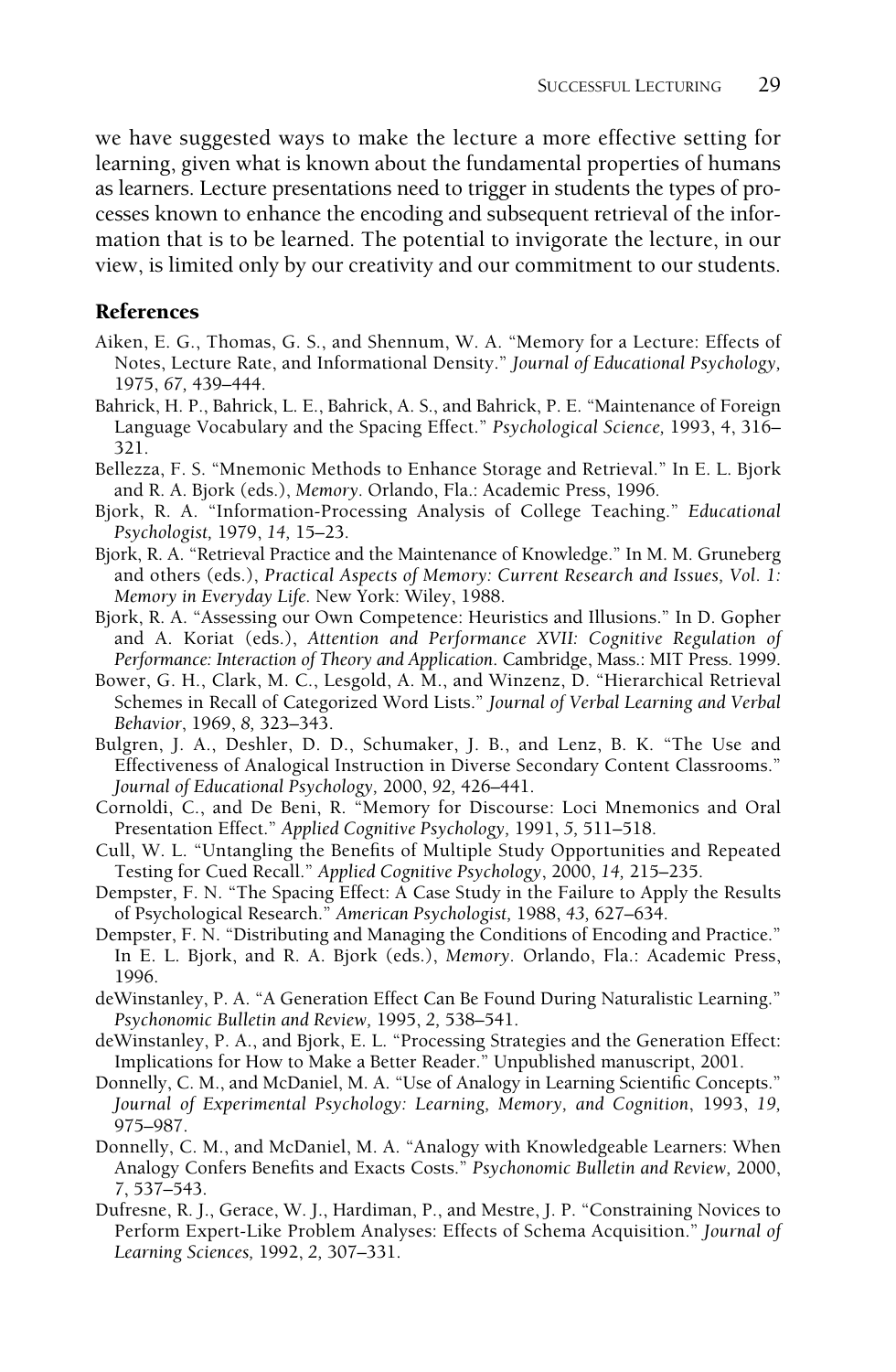- Etkina, E. "Weekly Reports: A Two-Way Feedback Tool." *Science Education,* 2000, *84, 5*94–605.
- Foos, P. W., Mora, J. J., and Tkacz, S. "Student Study Techniques and the Generation Effect." *Journal of Educational Psychology*, 1994, *86,* 567–576.
- Glenberg, A. M. "Component-Levels Theory of the Effects of Spacing on Recall and Recognition." *Memory and Cognition,* 1979, *7,* 95–112.
- Griffith, D. "The Attentional Demands of Mnemonic Control Processes." *Memory and Cognition,* 1976, *14,* 484–494.
- Hadwin, A. F., Kirby, J. R., and Woodhouse, R. A. "Individual Differences in Notetaking, Summarization, and Learning from Lectures." *Alberta Journal of Educational Research,* 1999, *45,* 1–17.
- Hall, R. H., and O'Donnell, A. "Cognitive and Affective Outcomes of Learning from Knowledge Maps." *Contemporary Educational Psychology,* 1996, *21,* 94–101.
- Iidaka, T., and others. "The Effect of Divided Attention on Encoding and Retrieval in Episodic Memory Revealed by Positron Emissions Tomography." *Journal of Cognitive Neuroscience,* 2000, *12,* 267–280.
- Jacoby, L. L., Bjork, R. A., and Kelley, C. M. "Illusions of Comprehension, Competence, and Remembering." In D. Druckman and R. A. Bjork (eds.), *Learning, Remembering, Believing: Enhancing Human Performance.* Washington, D.C.: National Academy Press, 1994.
- Kiewra, K. A., and others. "Effects of Note-Taking Format and Study Technique on Recall and Relational Performance." *Contemporary Educational Psychology,* 1995, *20,* 172–187.
- Kintsch, W., and Bates, E. "Recognition Memory for Statements from a Classroom Lecture." *Journal of Experimental Psychology: Human Learning and Memory,* 1977*, 3,* 150–159.
- Lawson, M. J., and Chinnappan, M. "Generative Activity During Geometry Problem Solving: Comparison of the Performance of High-Achieving and Low-Achieving High School Students." *Cognition and Instruction,* 1994, *12,* 61–93.
- MacDonald, P. A., and MacLeod, C. M. "The Influence of Attention at Encoding on Direct and Indirect Remembering." *Acta Psychologica,* 1998, *98,* 291–310.
- McDaniel, M. A., and Donnelly, C. M. "Learning with Analogy and Elaborative Interrogation." *Journal of Educational Psychology*, 1996, *88,* 508–519.
- McKeachie, W. J. *Teaching Tips: Strategies, Research, and Theory for College and University Teachers.* (9th ed.) San Francisco: New Lexington Press, 1994.
- McNamara, D. S., and Healy, A. F. "A Generation Advantage for Multiplication Skill Training and Nonword Vocabulary Acquisition." In A. F. Healy and L. E. Bourne, Jr. (eds.), *Learning and Memory of Knowledge and Skills: Durability and Specificity.* Thousand Oaks, Calif.: Sage, 1995.
- Martin, E. "Stimulus Meaningfulness and Paired-Associate Transfer: An Encoding Variability Hypothesis." *Psychological Review,* 1968*, 75,* 421–441.
- Morgan, C. H., Lilley, J. D., and Boreham, N. C. "Learning from Lectures: The Effect of Varying the Detail in Lecture Handouts on Note-Taking and Recall." *Applied Cognitive Psychology,* 1988, *2,* 115–122.
- Morgan, S. V., and Puglisi, J. T. "Enhancing Memory for Lecture Sentences: A Depth of Processing Perspective." *Psychological Reports*, 1982, *51,* 675–678.
- Naveh-Benjamin, M., Craik, F.I.M., Gravrilescu, D., and Anderson, N. D. "Asymmetry Between Encoding and Retrieval Processes: Evidence from Divided Attention and a Calibration Analysis." *Memory and Cognition,* 2000, *28,* 965–976.
- Pavio, A. *Mental Representations: A Dual Coding Approach.* New York: Oxford University Press, 1986.
- Peynircioglu, Z. F., and Mungan, E. "Familiarity, Relative Distinctiveness, and the Generation Effect." *Memory and Cognition,* 1993, *21,* 367–374.
- Rabinowitz, J. C., Craik, F.I.M., and Akerman, B. P. "A Processing Resource Account of Age Differences in Recall." *Canadian Journal of Psychology,* 1982, *36,* 325–344.